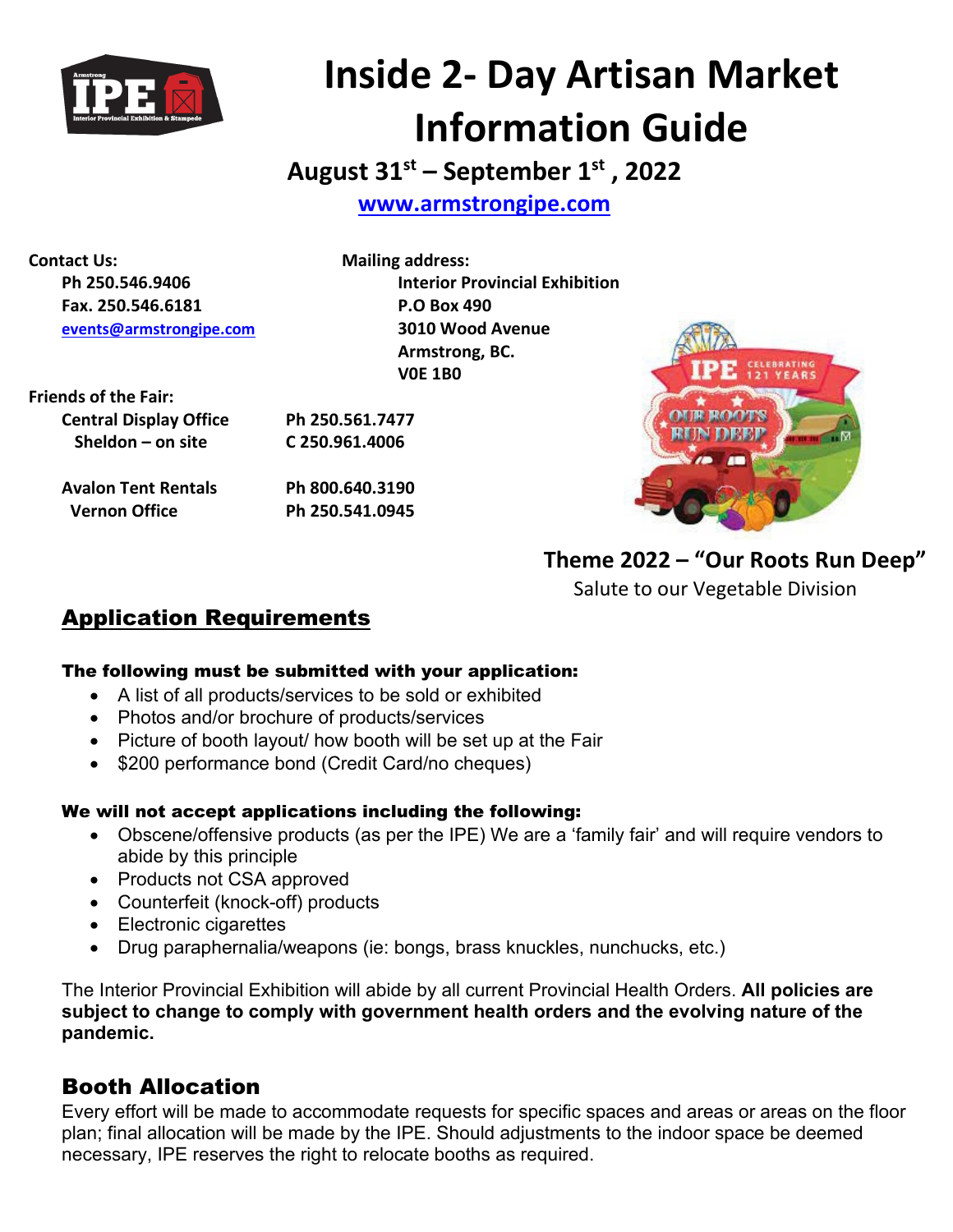## RULES & REGULATIONS

- **1. CONTRACT FOR SPACE RENTAL**: The application, once signed by both parties, forms a valid contract. If proper payments are not received within the stated time, the contract is considered void, and the space will be reassigned to another applicant**. NO REFUND** will be made. No refunds for space that is not used or for space that is unused during any portion of the show. Show hours are 10:00 a.m. to 7:00 p.m. Wednesday and Thursday. Grounds will open to the public at 7:30 a.m. daily.
- **2. ALLOCATED SPACE**: Vendor space must be staffed 15 minutes prior to opening plus 10am-10pm during the 2-day market in a neat and orderly manner. The space contracted is to be used solely for the Vendor whose name appears on their application and only for those products listed on their application. Under no circumstances shall the Exhibitor encroach on adjacent space or walkways. Exhibitors must confine their exhibits and all other exhibit activities within their allotted space. NO SANDWICH signs permitted.

The IPE reserves the right to restrict vendors which because of noise, method of operation, creation of safety hazards, offensive language, or any other reason, become objectionable or otherwise distract from or are out of keeping with the character of the IPE. The IPE is a 'family fair' and all vendors must abide by this principle.

- **3. PAYMENT SCHEDULE:** \$200.00 performance bond made with application**.** Payment will be paid in full by, August 15, 2022. Failure to pay result in the loss of space reserved and forfeiture of deposit. Performance Bond will be returned once a complete inspection of rented area and ground is complete (6-8 weeks).
- **4. SPACE CANCELLATION:** Upon acceptance of their contracts Vendors will accept that to cancel this contract such cancellation is received in WRITTEN FORM on or before these dates:
	- Cancelled June  $15<sup>th</sup>$  or prior FULL Refund
	- Cancelled June  $16<sup>th</sup>$  to July 31<sup>st</sup> 50% of fee refunded.
	- Cancelled after July 31<sup>st</sup>, 2022- NO REFUND.
	- Opening date of show is Wednesday, August 31, 2022. Charges will apply even if the space is resold.
- **5. PROTECTION OF EXHIBITS:** The IPE shall use all reasonable precaution to ensure the safety of materials at the exhibition, but the owners themselves must take the risk of exhibiting them. Should any exhibit or portion thereof be injured, lost, stolen or suffer damage from any cause whatsoever, the IPE will not be liable, or make payment for the value thereof.
- **6. DAMAGE & LIABILITY:** The Vendor is responsible for all damage caused by them to the exhibit facility, show property or display equipment. Vendors are responsible for all damage caused to same from any cause whatsoever and shall become financially responsible to the exhibit facility, show management or display company. The IPE will employ security and will take reasonable precautions to safeguard the Vendors property, however, the IPE assumes no liability for loss or damage through any cause, of goods, exhibits or other materials owned, rented or leased by the Vendor. The Vendor shall indemnify the Facility Management and their employees, and members, IPE and/or Display Company against, and hold them harmless from any complaints, suits or liabilities resulting from negligence of the Vendor in connection with the Vendors use of display space.
- **7. LIABLITY INSURANCE:** Third party liability insurance certificate is mandatory and must be provided to exhibit space by July 31. **\$150 fine for late submissions.**

The following conditions must be included in the certificate:

- a. Minimum \$2 million per occurrence including \$2 million for bodily injury and death and property damage.
- b. Include Interior Provincial Exhibition, City of Armstrong, Township of Spallumcheen, and Parks and Recreation Commission as additional insured.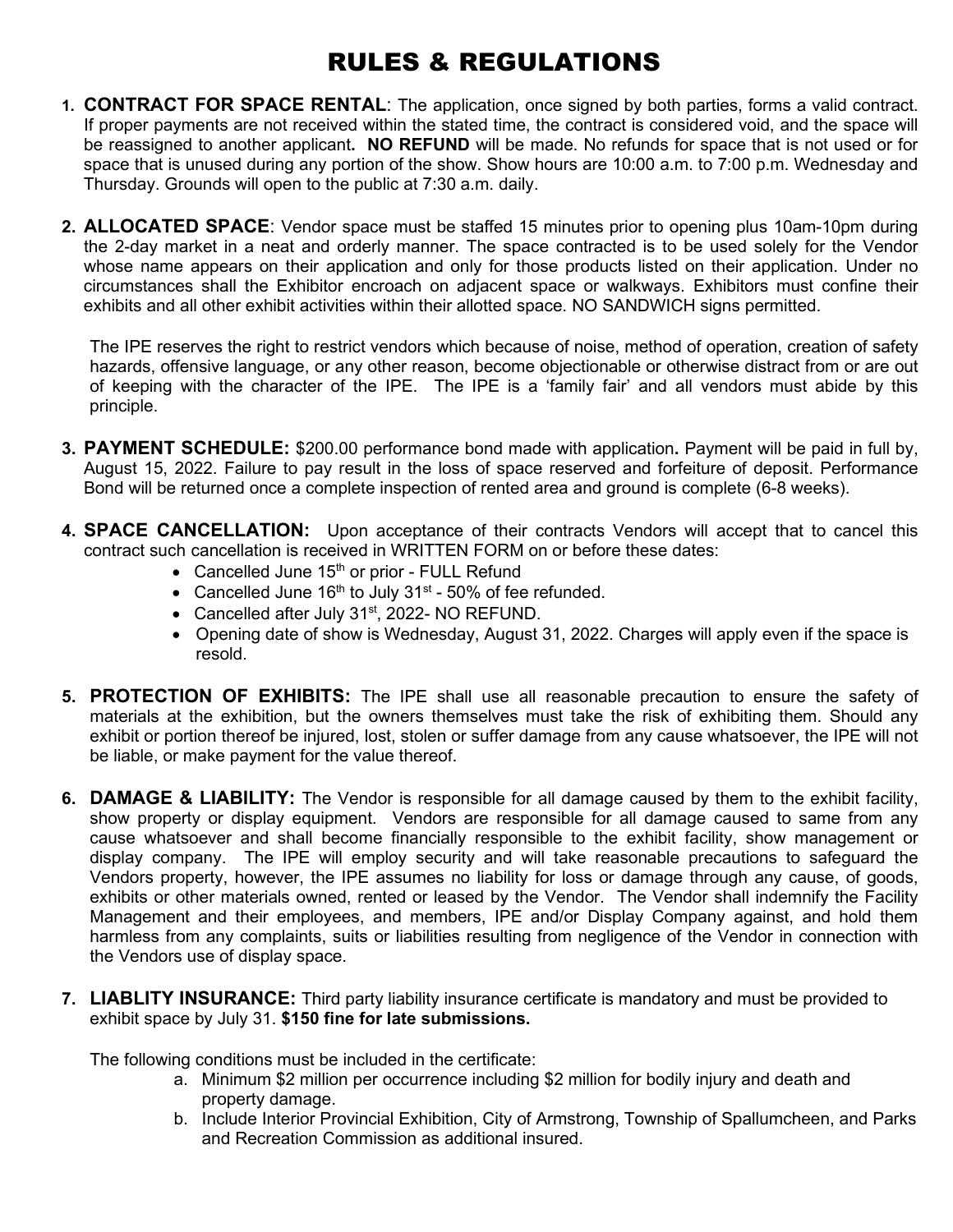- **8. ALCOHOL:** Serving of alcoholic beverages on the IPE grounds is in violation of the Liquor Control Act. Individual events during the IPE that sell alcoholic beverages have proper permits from the Liquor Control Board.
- **9. INTERPRETATION & ENFORCEMENT:** The IPE Management has full power of interpretation and enforcement of these rules and may amend them at any time. It is the responsibility of the Vendor or their designated representative to familiarize themselves with all rules and regulations since ignorance of the rules is not an acceptable reason for failure to comply. Vendors or their representatives who fail to observe these conditions of contract, or who, in opinion of the IPE, conduct themselves unethically may be dismissed from the IPE without refund or other appeal. The decision of the IPE is final.
- **10. VENDOR SPACE** is allocated based on having a wide representation of Vendors, products, and services. Plus, to ensure safe distancing and ongoing Health Order regulations the IPE will be allocating spaces according to many scenarios.
- **11. VIOLATION** of any rule broken by a Vendor will result in the forfeiture of the \$200 performance bond.
- **12. ALL VENDOR VEHICLES** must be off grounds by 9:00am. Any deliveries must be made prior to 9am. Vehicles will be towed, and vendor is responsible for all costs incurred.

### **ALL BOOTHS (Hours of Operation)**

Wednesday  $August 31^{st}$  10:00 a.m. – 7:00 p.m.<br>Thursday September 1<sup>st</sup> 10:00 a.m. – 7:00 p.m. Thursday September  $1<sup>st</sup>$  10:00 a.m.  $-7:00$  p.m.

All booths must be staffed 15 minutes prior to opening.

### **ATTENTION ALL VENDORS:**

Volunteers are one of the most valuable resources the IPE has. As part of the 2022 Volunteer campaign, the IPE is requesting each Vendor donate a door prize (min. value \$30) for our hardworking volunteers. This gift will be sent over to the Volunteer Rest area where food and drinks will also be available. This is the perfect opportunity to promote your business and thank our 100's of volunteers. Over the period of the 5-days these donated gifts will be used as thank you's and encourage our volunteers who give so much of their time to support our FAIR. **THANK YOU.**

### **Admission Passes:**

Two (2) 5-day admission passes will be included in each vendor package. One (1) 5-day parking pass will be included in each vendor package. This is NOT a camping pass.

These passes will **NOT** be re-issued if lost or left at home. Additional admission passes, parking passes, and overnight camping passes are all available for purchase online. www.armstrongipe.com/tickets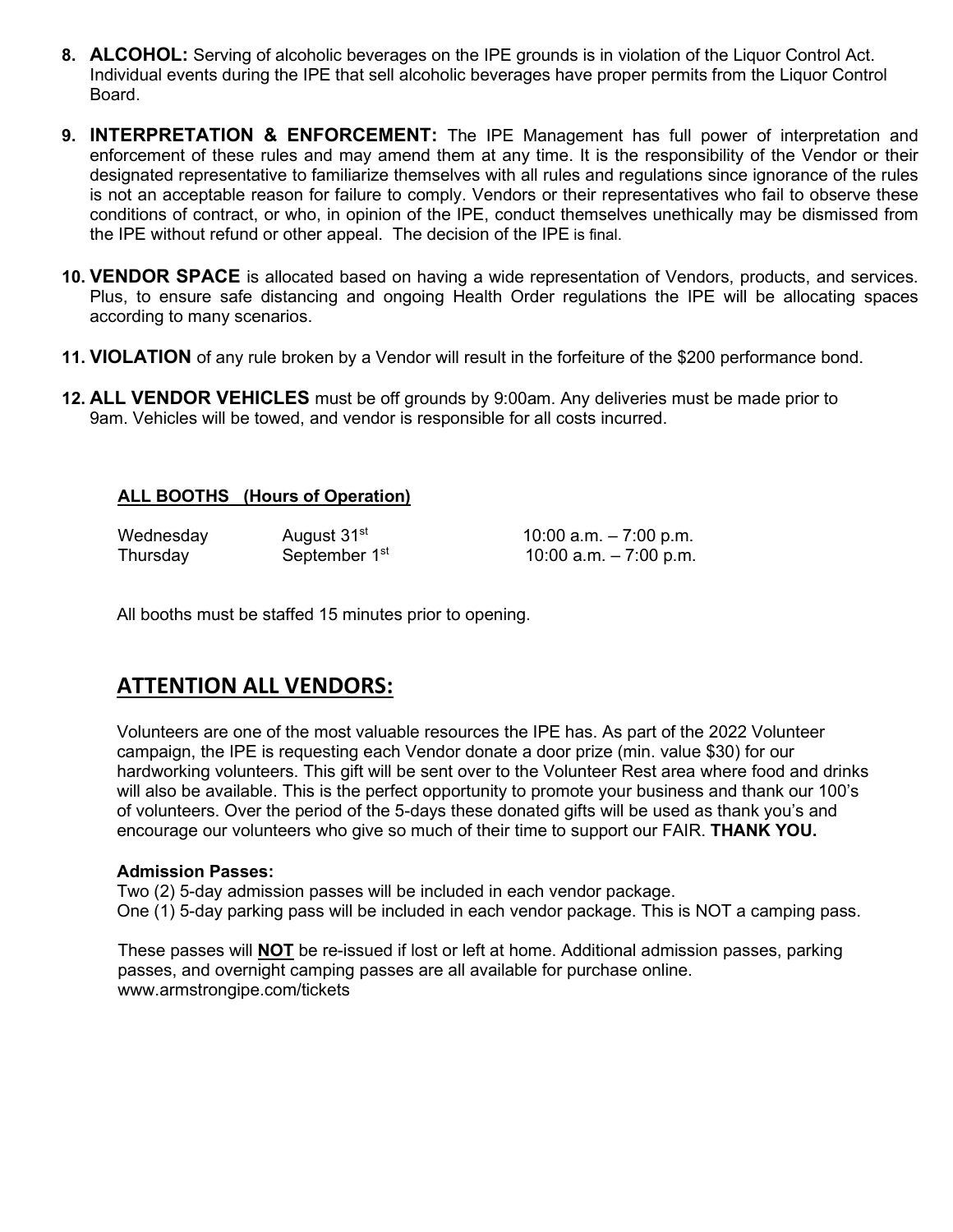## **2-Day Special Artisan Market RATES 2022**

- Rates are for the 2-day Market (not inclusive of applicable taxes) being held Wed & Thurs ONLY
- Where: The Big White Tent (Dance Tent)
- The minimum booth is 10x10
- Have realistic objectives. Your staff, marketability of your product, aesthetics of your booth and display will dictate your overall success rather than just the number of visitors who will walk past your booth.

This special market is designed for those artesian or smaller businesses who want to present their business on a smaller scale. (Wed. 10am-7pm & Thurs 10am-7pm). The booths in this area will be marked out but no tables or wall drapes will be provided. It is recommended to have a sub floor as the ground is grass. More details to follow for those vendors chosen to participate in this event.

### **Direct Sales/Exhibit Only**

**Electrical Hook-up** (plus applicable taxes) 10x10.………………………………………. \$25

\*Electrical Trouble calls: \$ 100/hr minimum plus materials will be charged for repairing electrical problems due to Vendors electrical equipment and/or panels being defective and/or not conforming to the BC Safety Authority Electrical Standards and/or overloading the electrical circuit. IPE will be randomly checking throughout the 5-day event.

### **Recycling/ Waste Management Fee**……. \$25

Due to waste management requirements and high volumes produced by Vendors a recycling/ waste management fee will be applied to all Vendors, both inside and outside.

### **MOVE IN: 2-Day Artisan Event:**

Tues. Aug  $30<sup>th</sup>$  1:00pm to 8:00pm

**Exceptions:** Only with special permission from the IPE management

## **MOVE OUT:**

- 1. No booth should dismantle until the end of the event Thursday, Sept 1<sup>st</sup> at 7pm.
- 2. No Motorized Vehicles will be allowed on the grounds before 11:00pm Sept.  $1^{st}$ . The safety of our guests, animals, and exhibitors is utmost important. LOOK-LOOK-LOOK
- 3. **Violation of the move out rule** or any other rule broken by a Vendor will result in the forfeiture of the \$200 performance bond.